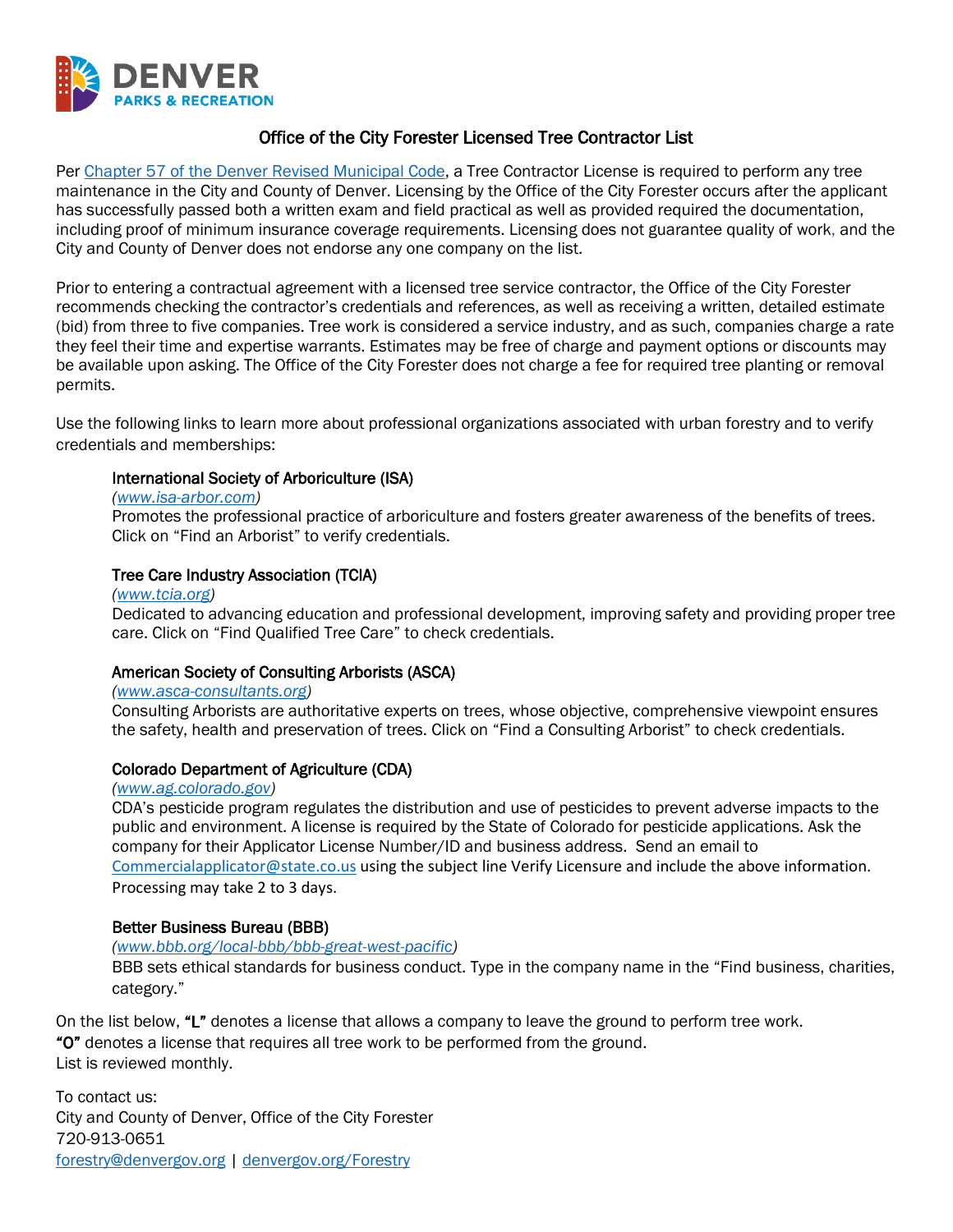|                                                                     | License     |              |                                      |
|---------------------------------------------------------------------|-------------|--------------|--------------------------------------|
| <b>Company Name/Website (if applicable)</b>                         | <b>Type</b> | Phone        | Email                                |
| <b>285 TREE SERVICE INC</b>                                         |             | 303-704-2749 | 285TREESERVICE@GMAIL.COM             |
| <b>3 GENERATIONS TREE SERVICE</b>                                   |             | 303-550-5786 | brianhemenway@msn.com                |
| <b>4 SEASONS TREE CARE</b>                                          |             | 786-371-5144 | NCBLUE317@YAHOO.COM                  |
| 5280 TREES (5280trees.com)                                          | L           | 720-577-5280 | 5280trees@gmail.com                  |
| >>Wood reuse/recycling efforts:                                     |             |              |                                      |
| Mulch give-away, chip drop, logs for firewood, logs for woodworking |             |              |                                      |
| A & R TREE SERVICE                                                  | L           | 303-917-2084 | rojito96@gmail.com                   |
| A Fabulous Tree Company                                             |             | 720-276-6757 | afabuloustreecompany@gmail.com       |
| A Family Tree Service, LLC                                          |             | 303-424-1222 | info@denvertreeservices.com          |
| A Guy and His Tractor                                               |             | 303-810-8018 | tractor@myedl.com                    |
| A Touch of Class Tree Service                                       |             | 303-274-8431 | stauter@atouchofclasstreeservice.com |
| Above and Beyond Services LLC                                       |             | 303-873-6971 | jeffaboveandbeyond@gmail.com         |
| <b>Academy Arborist</b>                                             |             | 720-229-3793 | arboricalscientist@gmail.com         |
| >>Wood reuse/recycling efforts:                                     |             |              |                                      |
| Local free wood chip dump, unprocessed wood/ delivery               |             |              |                                      |
| <b>ACME TREE SERVICE</b>                                            | L           | 303-288-8821 | patricia2699@aol.com                 |
| <b>Aesthetic Tree Service</b>                                       |             | 303-756-8660 | jeffopgenorth@comcast.net            |
| <b>Affordable Tree Service</b>                                      |             | 303-912-2795 | atsofficemanager@gmail.com           |
| <b>ALL AREA TREE CARE</b>                                           |             | 303-341-1273 | stumpexpert@msn.com                  |
| ALL THINGS VERTICAL LLC                                             |             | 859-250-0321 | ALLTHINGSVERTICALLLC@GMAIL.COM       |
| <b>ALPINE ARBOR LLC</b>                                             | L           | 970-363-6553 | alpinearborllc@gmail.com             |
| ALPINE TREE AND SHRUB CARE                                          |             | 720-375-1348 | vincent@alpinetreeandshrubcare.com   |
| <b>ALTITUDE ARBORIST</b>                                            | L           | 303-810-2818 | altitudearborist@gmail.com           |
| American Arbor Care                                                 |             | 303-639-8584 | moira@americanarborcare.com          |
| Arbor Force                                                         | O           | 303-472-0192 | joe@arborforce.net                   |
| ARBOR GARDEN TREE AND LANDSCAPE (TreeServicesDenver.co)             |             | 303-722-8820 | mattsmith@arborgarden.com            |
| <b>Arbor Mountain Tree Experts</b>                                  |             | 303-781-6205 | arbormountaintreeexperts@gmail.com   |
| Arbor Pro Tree Experts                                              | L           | 303-935-0005 | tshan@arborprotree.com               |
| <b>Arbor Roots</b>                                                  |             | 303-931-4639 | info@arborroots.com                  |
| <b>ARBOR SOLUTIONS</b>                                              | L           | 720-900-3973 | mainoffice@arborsolutions.website    |
| <b>ARBOR TECH LLC</b>                                               |             | 303-279-9337 | donald@arbortechtree.net             |
| <b>Arborist Alliance Tree Service</b>                               | L           | 303-668-8599 | info@arboristalliance.com            |
| ARBORLOGICAL, INC.                                                  |             | 720-297-8181 | kelleysims1@gmail.com                |
| ArborScape                                                          |             | 303-795-2381 | contact@arborscapeservices.com       |
| Arbortec Tree Service (arbortectree.com)                            | L           | 303-466-3175 | info@arbortectree.com                |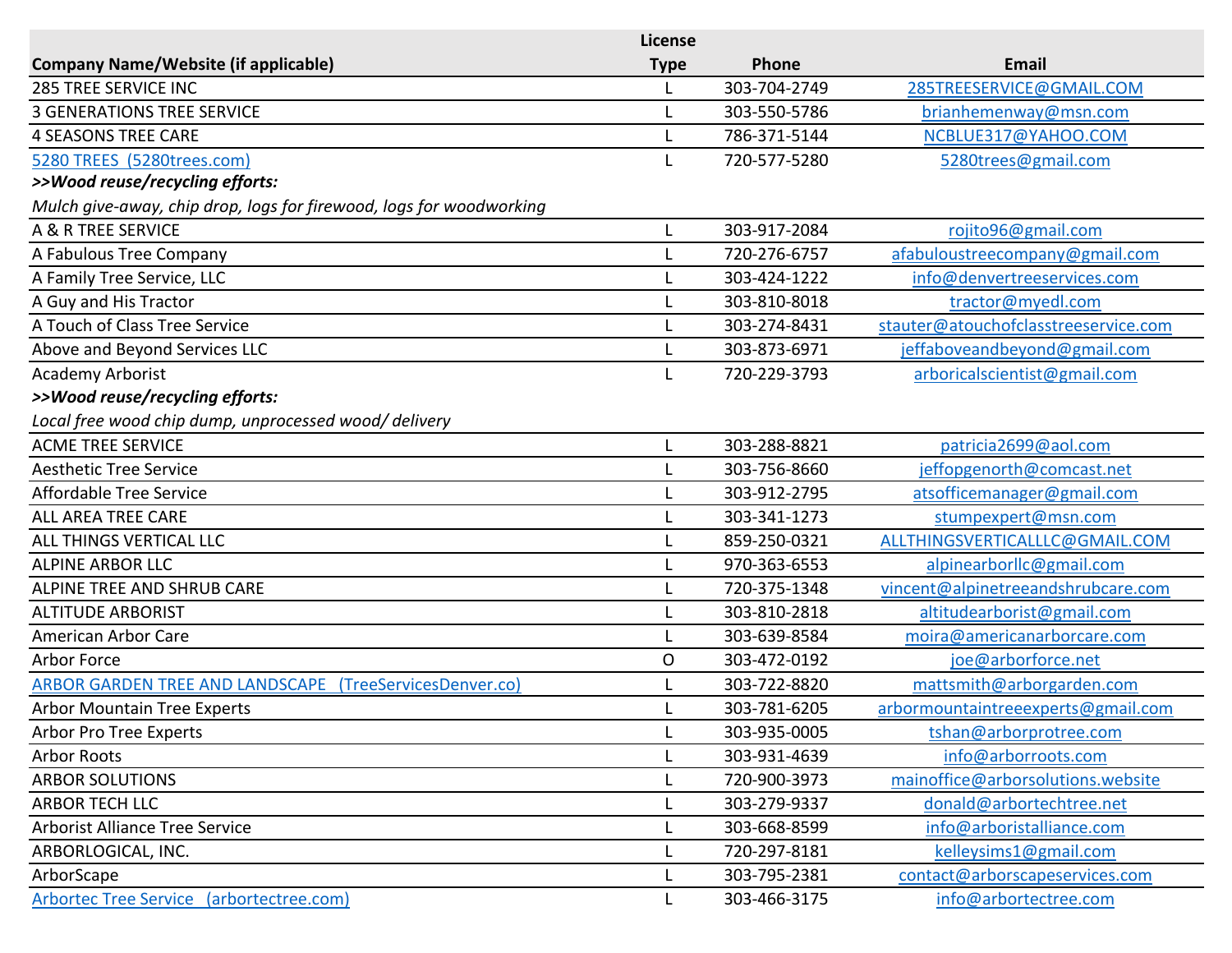# *>>Wood reuse/recycling efforts:*

*Sell firewood, provide logs for custom furniture (wwms.net)*

| <b>ARTISTIC TREE CARE</b>                                                     |   | 303-900-8366 | artistictreecaredenver@gmail.com   |
|-------------------------------------------------------------------------------|---|--------------|------------------------------------|
| <b>Artistry Pruning Service</b>                                               |   | 303-388-8946 | dougmcilrath@gmail.com             |
| Arvada Tree Service                                                           |   | 303-420-6054 | treeexperts33@yahoo.com            |
| <b>ASPLUNDH TREE EXPERT CO</b>                                                |   | 303-215-1025 | zstraub@asplundh.com               |
| AUTUMN TREE LAWN LANDSCAPE (autumntreell.com)                                 |   | 303-868-3164 | bill@autumntreell.com              |
| >>Wood resuse/recycling efforts: Milling services                             |   |              |                                    |
| <b>AXIS ARBOR CARE</b>                                                        |   | 720-691-1088 | chris@axisarbor.com                |
| <b>Bailey Tree Service</b>                                                    |   | 720-940-6519 | baileytreetrimming@gmail.com       |
| <b>Bartlett Tree Expert Company</b>                                           |   | 512-240-3060 | JDOSSETT@BARTLETT.COM              |
| <b>BARTLETT TREE EXPERTS</b>                                                  |   | 303-770-4155 | CPLUMLEY@BARTLETT.COM              |
| <b>BAUM CREW TREE CARE LLC</b>                                                |   | 720-602-6170 | JOEL.BAUM15@GMAIL.COM              |
| Bear Creek Landscaping & Tree Service (bearcreektreeservice.com)              |   | 720-299-1409 | info@bearcreektreeservice.com      |
| <b>Beaver Stump Grinding</b>                                                  |   | 303-829-8414 | ppreston00@q.com                   |
| <b>BIG LEAF INDUSTRIES, LLC</b>                                               |   | 970-310-3736 | grant.lauer@gmail.com              |
| Blue Sky Tree Service, Inc                                                    |   | 303-210-5575 | matt@blueskytreeguy.com            |
| BOSNIAN PINE TREE CARE AND LANDSCAPING                                        |   | 720-231-3082 | bosnianpine@gmail.com              |
| <b>Bowmans Tree Service</b>                                                   |   | 303-478-8195 | rabgriz@msn.com                    |
| <b>Broken Branch Tree Service</b>                                             |   | 720-987-6924 | brokenbranchtrees@hotmail.com      |
| <b>CAMBIUM TREE CARE</b>                                                      |   | 720-347-2147 | cambium303@gmail.com               |
| <b>CANALES TREE SERVICE LLC</b>                                               |   | 303-642-6465 | Fredycanales08@gmail.com           |
| CANALES TREE SERVICE, LLC (canalestreeservicellc.com)                         |   | 720-539-9677 | canalestreeservice@gmail.com       |
| CANOPY TREE SERVICE, LLC (canopytreecolorado.com)                             |   | 720-353-8650 | canopytreeco@gmail.com             |
| >>Wood resuse/recycling efforts: free wood + chips, chip drop, craft/firewood |   |              |                                    |
| <b>COLORADO NATIVE ARBOR CARE LLC</b>                                         | L | 303-709-5716 | conativearborcare@gmail.com        |
| COLORADO PROPERTY SERVICE SPECIALISTS INC                                     |   | 720-270-5691 | LOGAN.A.MILLER@GMAIL.COM           |
| Colorado Tree & Lawn Specialists                                              |   | 303-961-7360 | jaybradley444@gmail.com            |
| Colorado Tree Experts (coloradotree.com)                                      |   | 303-232-0940 | coloradotree@comcast.net           |
| >>Wood reuse/recycling efforts : firewood, chip drop in limited areas         |   |              |                                    |
| COLORADO TREES (coloradotreetrimming.com ; getchipdrop.com)                   |   | 303-856-4285 | info.coloradotrees@gmail.com       |
| <b>COLORADO TURF &amp; TREE SERVICE</b>                                       |   | 303-238-7888 | JSGCTT@gmail.com                   |
| <b>Columbine Tree Service</b>                                                 |   | 303-979-5330 | yamahafohn@gmail.com               |
| <b>COMMUNITREE LLC</b>                                                        |   | 970-485-9559 | benstafford@communitreeservice.com |
| <b>Complete Tree Care</b>                                                     |   | 303-922-3337 | completetreecare@msn.com           |
| COMPLIMENTREE COLORADO                                                        |   | 720-340-6168 | complimentree@gmail.com            |
| COOL BREEZE TREE CARE LTD                                                     |   | 720-837-6004 | COOLBREEZETREECARE@GMAIL.COM       |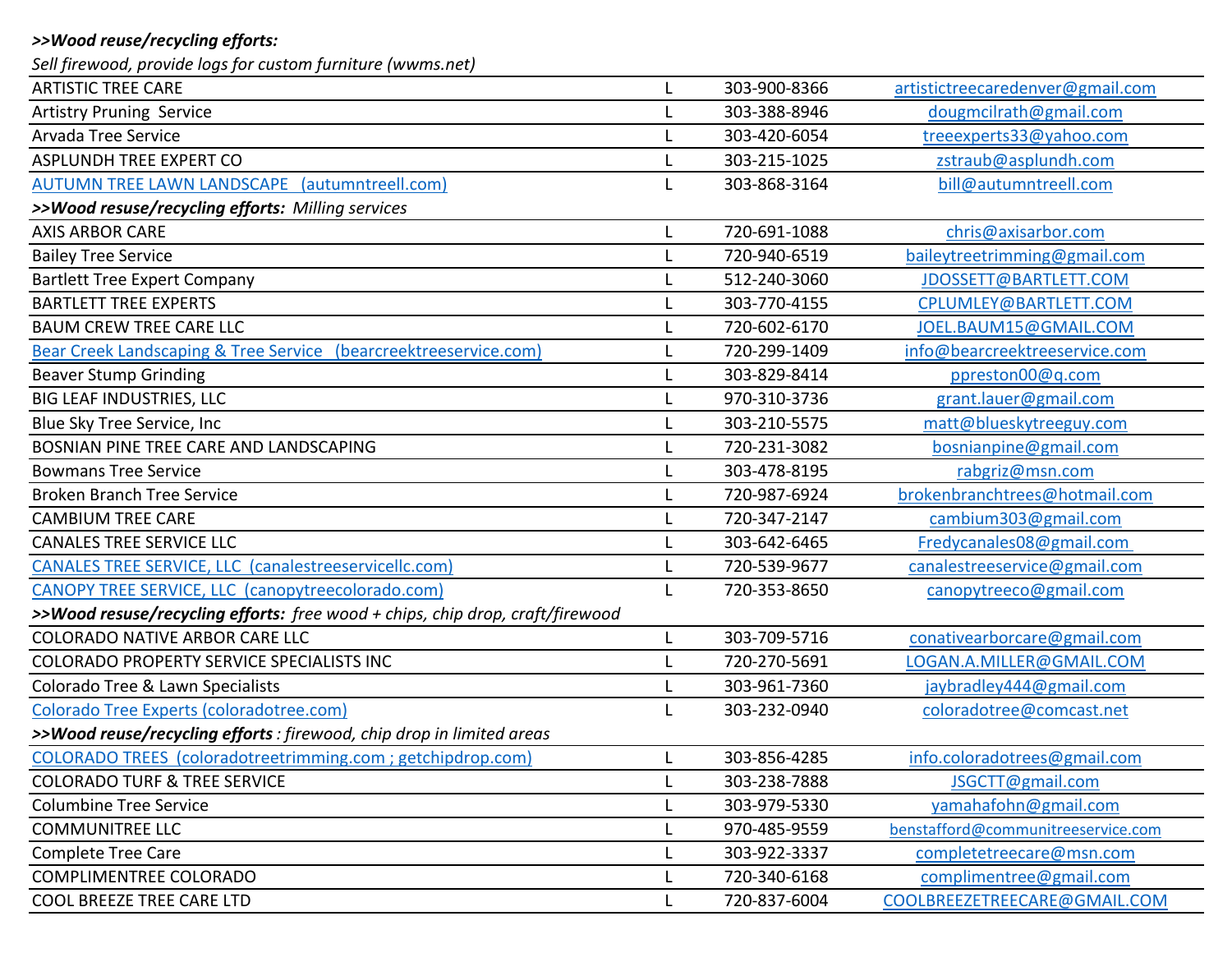| <b>CPR CONTRACTORS</b>                                                        |              | 303-744-8236 | vmcastro@comcast.net                   |
|-------------------------------------------------------------------------------|--------------|--------------|----------------------------------------|
| CTM, INC                                                                      | $\mathsf{O}$ | 303-975-9399 | mrctm@coloradototal.com                |
| Cypress Arboriculture (cypressarbor.com)                                      |              | 307-620-1192 | charlie@cypressarbor.com               |
| >>Wood resuse/recycling efforts : Send logs to mill or arrange custom milling |              |              |                                        |
| <b>DAVID BOURSCHEIDT</b>                                                      |              | 303-515-1655 | dave@supertrees.com                    |
| DENVER TREE AND LANDSCAPE LLC                                                 |              | 720-708-7777 | info@denvertreeservices.com            |
| <b>DENVER TREE REMOVAL</b>                                                    |              | 720-771-7541 | adrian9939@yahoo.com                   |
| <b>DEVORA TREE SERVICE</b>                                                    |              | 720-635-0194 | DEVORATREESERVICE@GMAIL.COM            |
| Deyvis Tree & Shrub Care LLC                                                  |              | 720-456-8673 | klockadam@gmail.com                    |
| Deyvis Tree & Shrub Care LLC (deyvistreecare.com)                             |              | 720-224-8200 | deyvistreecare@gmail.com               |
| >>Wood resuse/recycling efforts: Sells logs for woodworking, slabs, firewood  |              |              |                                        |
| <b>DLC ARBOR SERVICES</b>                                                     |              | 303-378-8000 | bob dlc@icloud.com                     |
| DONOVAN ARBORISTS, LLC                                                        |              | 303-623-8733 | PAUL@DENVERTREES.COM                   |
| <b>DOWN TO EARTH TREE SPECIALIST</b>                                          |              | 303-547-4709 | arthurc2154@yahoo.com                  |
| <b>EMERALD ISLE LANDSCAPING INC</b>                                           | O            | 303-693-3072 | dave.earley@emeraldislelandscaping.com |
| <b>Englewood Tree Service</b>                                                 |              | 303-761-7639 | dfrazier05@comcast.net                 |
| <b>Englewood Tree Service</b>                                                 |              | 303-972-4447 | bobegancapat@yahoo.com                 |
| <b>ENLIGHTENMENT TREE SERVICE LLC</b>                                         |              | 303-731-9793 | enlightenmenttreeservice@gmail.com     |
| >>Wood reuse/recycling efforts: Chip drop, mulch giveaway, woodworking logs   |              |              |                                        |
| <b>ENVIRONMENTAL DESIGNS</b>                                                  | L            | 303-287-9113 | info@environmentaldesigns.net          |
| <b>Environmental Tree Care</b>                                                |              | 303-368-8454 | finance@environmentaltreecarellc.com   |
| <b>EXTREME PLANT CARE</b>                                                     |              | 303-995-9764 | walker1974.jm@gmail.com                |
| FIELDING TREE AND SHRUB CARE LLC (fieldingtreecare.com)                       |              | 303-667-5004 | FIELDINGTREECARE@GMAIL.COM             |
| >>Wood reuse/recycling efforts: Free mulch, chip drop                         |              |              |                                        |
| FIR SURE ARBOR PRO                                                            |              | 678-457-6573 | jeff@firsure.com                       |
| <b>FORESTRY TREE CARE LLC (forestrytree.com)</b>                              |              | 720-692-7304 | forestrytreesales@gmail.com            |
| >>Wood reuse/recycling efforts:                                               |              |              |                                        |
| Free mulch giveaway, chip drop, firewood for sale                             |              |              |                                        |
| <b>G E Tree Service</b>                                                       |              | 303-500-2017 | getreeservice@aol.com                  |
| G.R. TREE SERVICE, INC.                                                       |              | 720-296-1573 | info@gr-treeservice.com                |
| <b>GALSTER TREE CARE LLC</b>                                                  |              | 619-889-3438 | josh galster@yahoo.com                 |
| <b>Gardner Turf &amp; Tree</b>                                                |              | 303-238-5296 | gardnerlawn@msn.com                    |
| <b>GONZALES TREE SERVICE</b>                                                  |              | 970-846-1876 | albertgonzales524@gmail.com            |
| <b>GOOD PEOPLE TREE SERVICE</b><br>(GoodPeopleTreeService.com)                |              | 303-847-5221 | goodpeopletreeservice@gmail.com        |
| >>Wood reuse/recycling efforts: Mulch giveaway, chip drop, wood for sale      |              |              |                                        |
| <b>GR8 WORK SERVICES</b>                                                      |              | 970-531-6611 | gr8workservices@gmail.com              |
| <b>Grange Creek Tree Service</b>                                              |              | 303-450-7758 | hazzardtree@gmail.com                  |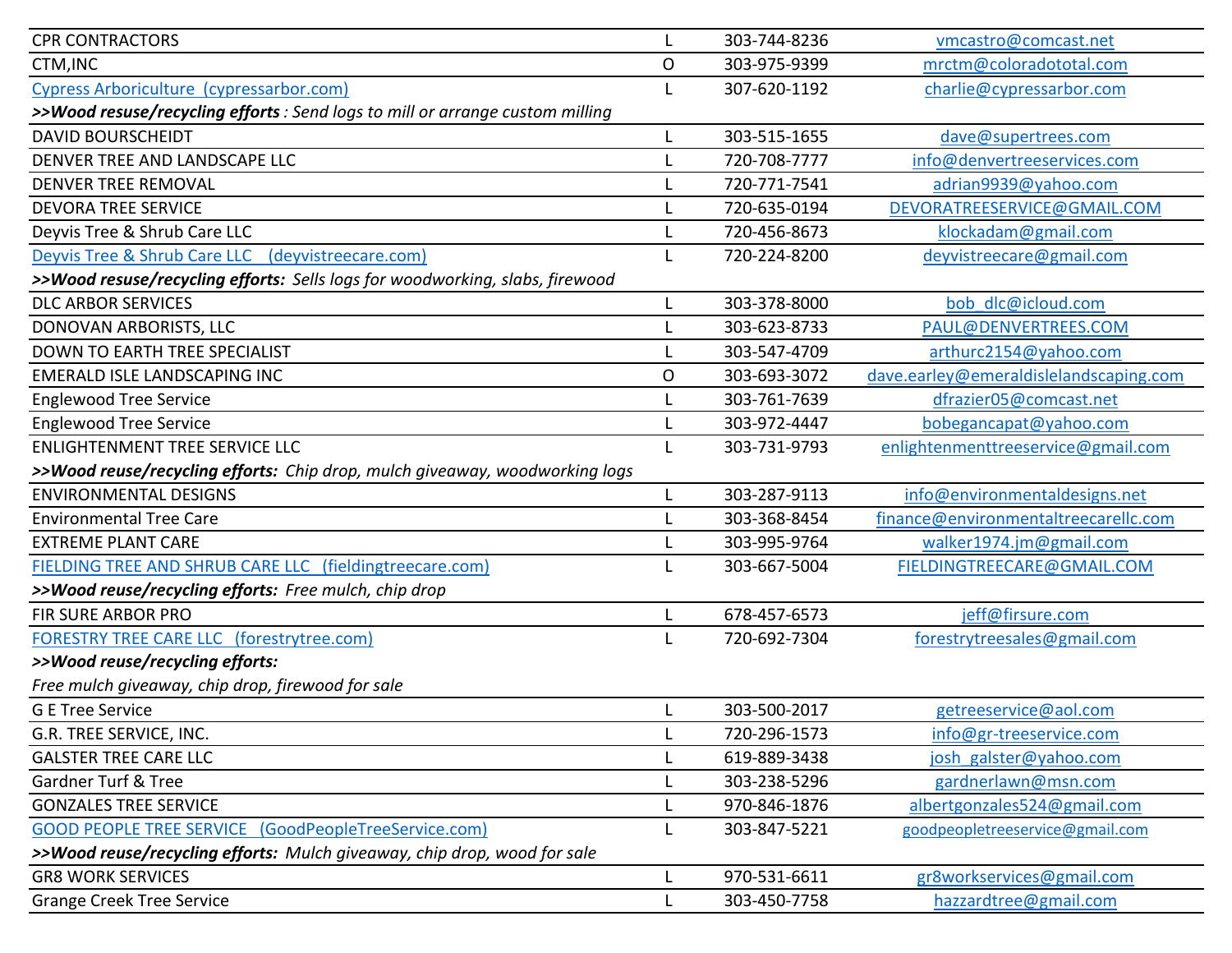| <b>GREAT CEDAR TREE SERVICES</b>                 | L            | 720-207-3495 | greatcedartree@outlook.com            |
|--------------------------------------------------|--------------|--------------|---------------------------------------|
| <b>GREAT WESTERN TREE CARE</b>                   |              | 720-535-8769 | chad@gwtrees.com                      |
| <b>Green Forest Tree Service</b>                 |              | 303-396-0500 | jeremy@greenforesttree.com            |
| <b>COLORADO CLIMBING ARBORISTS LLC</b>           | L            | 720-581-7483 | coarborist@gmail.com                  |
| <b>GRIFFIN TREE COMPANY LLC</b>                  |              | 303-887-6861 | anthony@griffintreecompany.com        |
| <b>BLUE TREEPER ARBOR CARE</b>                   |              | 303-578-2438 | hgembarowski@gmail.com                |
| <b>HENRY TREE SOLUTIONS</b>                      | $\mathsf{O}$ | 620-757-5867 | JKHENRY13@GMAIL.COM                   |
| HIGH COUNTRY LANDSCAPE                           |              | 303-944-7004 | coloradoarborist@aol.com              |
| HIGH TIE TREE SERVICE (HighTieTree.com)          | L            | 720-400-6753 | hightietree@gmail.com                 |
| >>Wood reuse/recycling efforts: free firewood    |              |              |                                       |
| <b>HIGH TIE TREE SERVICE</b>                     | L            | 720-663-7446 | HIGHTIETREE@GMAIL.COM                 |
| Hills Tree and Shrub Care                        |              | 303-762-0108 | hillstree@gmail.com                   |
| Hollar Tree Co, LLC                              | L            | 720-446-9832 | logan@hollartree.com                  |
| <b>IDEAL TREE LLC</b>                            |              | 720-378-1011 | info@idealtreecolorado.com            |
| <b>IMB Tree Service</b>                          | L            | 303-289-1683 | mhidrogo@yahoo.com                    |
| <b>Ironwood Earthcare</b>                        |              | 303-366-3020 | derek@ironwoodearthcare.com           |
| (JandJtreecare.com)<br>J & J Tree Care           |              | 303-753-0029 | office@jandjtreecare.com              |
| JAMES TREE & SHRUB CARE, LLC (JamesTreeCare.net) |              | 303-406-8828 | wr james@msn.com                      |
| <b>ARBORIST PRIME LLC</b>                        |              | 720-229-4398 | james@arboristprimellc.com            |
| <b>CORNERSTONE TREE AND LANDSCAPE SERVICES</b>   | L            | 303-718-9503 | cornerstonetreeandlandscape@gmail.com |
| <b>JBK LANDSCAPE LLC</b>                         |              | 303-751-0192 | themphill@jbklandscape.com            |
| DENVER COMMERCIAL PROPERTY SERVICES              |              | 303-808-2833 | JEFF.YRINEO@DENVERCPS.COM             |
| JOHN EGART'S TREE SERVICE                        |              | 303-819-3089 | john.egart@gmail.com                  |
| <b>JOHNNY APPLE TREE CARE</b>                    | L            | 719-851-0334 | trees@johnnyappletreecare.com         |
| <b>JOHNNY APPLE TREE CARE</b>                    |              | 303-885-1203 | trees@johnnyappletreecare.com         |
| (JonesTreeAndLawn.com)<br>Jones Tree & Lawn      |              | 303-431-8132 | info@jonestreeandlawn.com             |
| <b>JIMENEZ TREE SERVICE</b>                      |              | 303-408-7009 | jimenezjoseph723@gmail.com            |
| <b>JUMPING BRANCH TREE SERVICES</b>              |              | 540-551-0311 | jumpingbranchtreeservices@gmail.com   |
| <b>K2 TREE SERVICE</b>                           |              | 973-919-8662 | rspringer05@yahoo.com                 |
| Keep it Green Tree Care                          |              | 303-945-9220 | andrew3980@hotmail.com                |
| Keesen Landscape Management                      | O            | 303-761-0444 | dbaldwin@keesenlandscape.com          |
| KING TREE & PROPERTY SERVICES                    |              | 303-399-7700 | kc ing@msn.com                        |
| LAMBORN LANDSCAPE & TREE CARE                    | O            | 720-441-9595 | LAMBORNLTC@COMCAST.NET                |
| LIMB WALKERS TREE SERVICE, LLC                   |              | 720-298-5477 | henry@limbwalkerstreeservice.net      |
| Little Bear Tree Service                         |              | 720-505-7944 | info@littlebeartree.com               |
| LP ARBOR CARE LLC (LParborcare.com)              |              | 303-956-3982 | landonpainter@gmail.com               |
| Lynns Tree and Landscape Service                 |              | 720-366-3226 | dakirch@hotmail.com                   |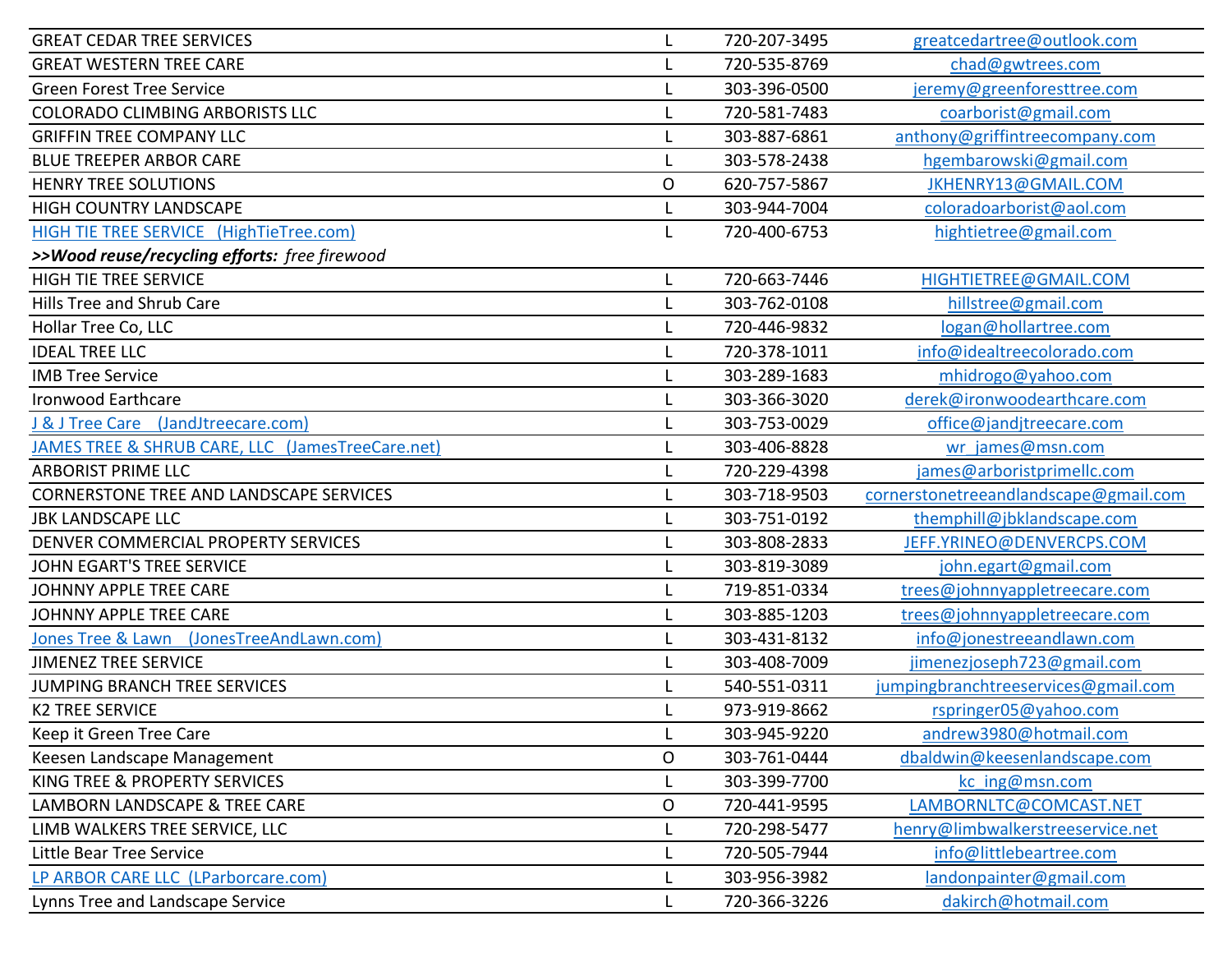| M & H Tree Service (MHtrees.com)                            |   | 303-639-9909 | mh.tree@yahoo.com                    |
|-------------------------------------------------------------|---|--------------|--------------------------------------|
| >>Wood reuse/recycling efforts: free mulch delivery to site |   |              |                                      |
| M & M Mowing                                                |   | 303-238-5703 | leigh.kahre@gmail.com                |
| <b>Majestic Tree Service</b>                                |   | 720-231-5954 | majestictree@msn.com                 |
| MALONEY TREE CARE (MaloneyTreeCare.com)                     |   | 720-316-5280 | maloneytreecarellc@gmail.com         |
| <b>Matt's Maintenance</b>                                   |   | 303-332-5747 | matt@mattsmaintenancetreeservice.com |
| <b>MAXIM TREE SERVICE</b>                                   |   | 303-932-0980 | ktnikolenko@gmail.com                |
| MONSTER TREE SERVICES OF SOUTHWEST DENVER                   |   | 720-695-0303 | MJ@WHYMONSTER.COM                    |
| McGarva Tree & Landscape Service                            |   | 720-641-3449 | MCGARVAHOME@MSN.COM                  |
| Danley Tree Care (DanleyTreeCare.com)                       |   | 720-369-2272 | Mike@danleytreecare.com              |
| <b>TREE KEEPERS LLC</b>                                     |   | 970-310-4554 | MNICHOLS@TREEHEEPERSLLC.COM          |
| MILE HIGH TREE CARE, INC (MileHighTreeCare.com)             |   | 303-292-9393 | STEVE@MILEHIGHTREECARE.COM           |
| MONSTER TREE SERVICE OF NORTH METRO DENVER                  |   | 720-480-6857 | thetreeservice@gmail.com             |
| MONSTER TREE SERVICE OF NORTH METRO DENVER                  |   | 720-550-1149 | AARONOPGENORTH@GMAIL.COM             |
| MONSTER TREE SERVICE OF THE SOUTHEAST DENVER                |   | 303-928-5004 | thetreeservice@gmail.com             |
| <b>Mortensen Tree Service</b>                               |   | 303-734-9320 | mark@mortensentree.com               |
| MY DENVER TREE SERVICE                                      |   | 303-984-9656 | mydenvertreeservice@gmail.com        |
| N & D TREE, LLC                                             |   | 719-651-4019 | NOSSLIW@hotmail.com                  |
| <b>NEIGHBORHOOD ARBOR CARE</b>                              |   | 303-669-0949 | n.arborcare@gmail.com                |
| New Life Tree & Landscaping                                 |   | 303-433-4916 | newlifetreellc@gmail.com             |
| <b>NICHOLAS ECKERT</b>                                      |   | 303-434-3707 | ECKERT.NIC@SABELLSINC.COM            |
| NICK LEWIS TREE SERVICES (NickLewisTreeServices.com)        |   | 720-644-7875 | NLewis5498@yahoo.com                 |
| Northern Lights Tree Service                                |   | 720-203-3186 | northernlightstreeservice@live.com   |
| <b>NORTHWEST TREE SERVICES</b><br>(NW-tree.com)             |   | 720-628-9999 | treesindenver@gmail.com              |
| <b>O'BRIEN TREE CARE</b>                                    |   | 720-322-3084 | JARED@OBRIENTREECARE.COM             |
| PEREZ TREE SERVICE LLC                                      |   | 303-906-4116 | trees.r.us.45@gmail.com              |
| Preservation Tree Care Inc.                                 |   | 303-761-1088 | admin@preservationtreecare.net       |
| <b>Professional Tree Services</b>                           |   | 303-250-8938 | professionaltreeservices@comcast.net |
| <b>Purple Mountain Tree Service</b>                         |   | 303-995-5246 | purplemtntree@yahoo.com              |
| <b>QUALITREE, LLC</b>                                       |   | 303-974-0991 | gualitree7@gmail.com                 |
| <b>Quality Tree Service</b>                                 |   | 303-798-4773 | elconv@denvergov.org                 |
| REAL MOUNTAIN TREE SERVICE                                  |   | 720-271-4196 | brendacruz0101@gmail.com             |
| <b>Reliable Tree Care</b>                                   |   | 303-908-8122 | jprante@reliabletreecare.net         |
| James and Jim Tree Service LLC                              |   | 720-385-6740 | bearden1984.jg@gmail.com             |
| <b>RIVERDALE TREE SERVICES</b>                              |   | 303-881-0018 | riverdaletreedenver@gmail.com        |
| <b>Robertson Tree Service</b>                               |   | 303-512-3144 | matthew.celloman6@gmail.com          |
| ROCKY MOUNTAIN CUSTOM LANDSCAPES                            | O | 720-753-8021 | tfriar@H-2E.com                      |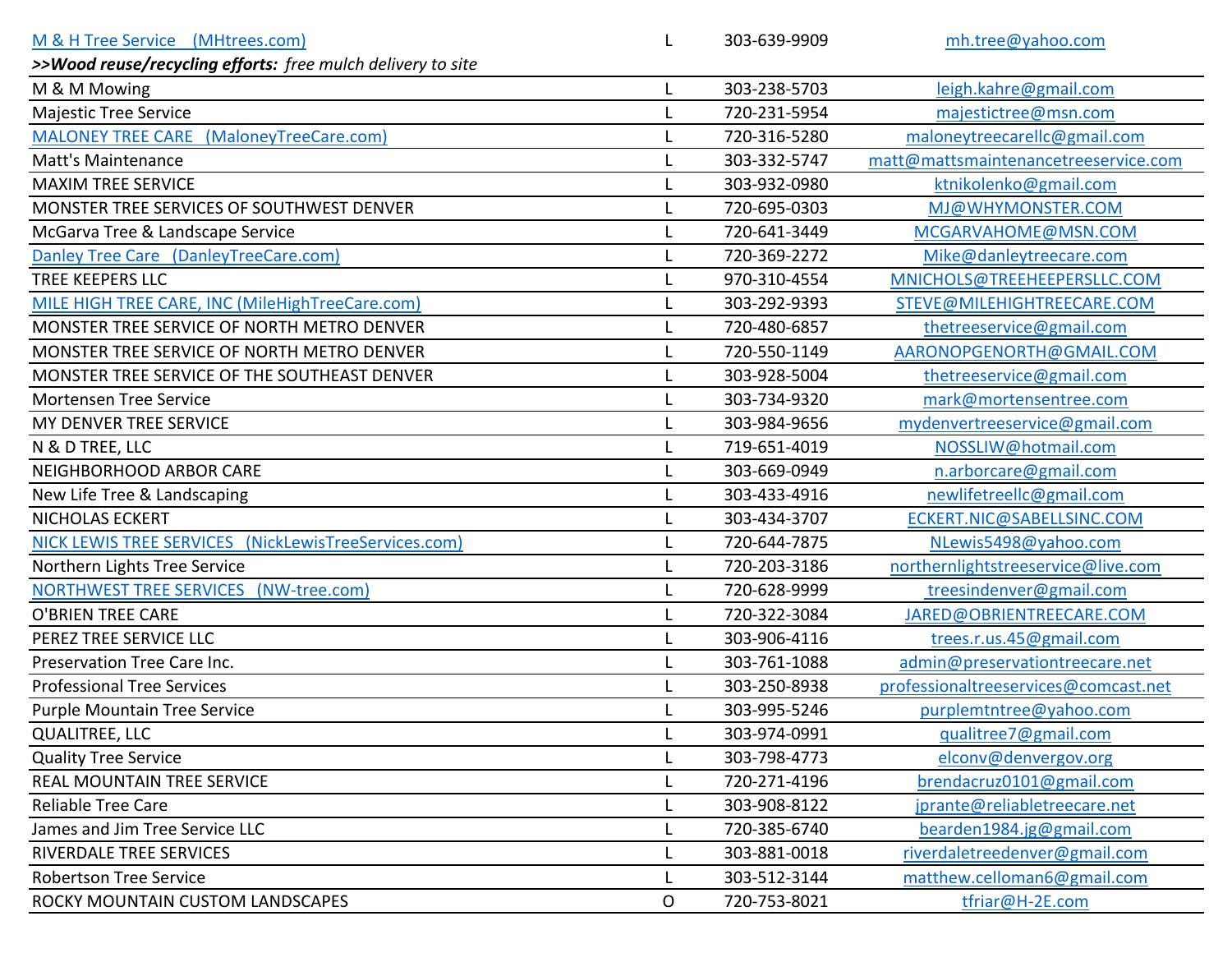| Rocky Mountain Tree Care                                              | 303-431-5885 | customercare@rockymountaintree.com |
|-----------------------------------------------------------------------|--------------|------------------------------------|
| Rocky Mountain Tree Care                                              | 303-431-5885 | customercare@rockymountaintree.com |
| <b>ROOT TREE SERVICES</b>                                             | 720-369-3963 | roottreeservice@gmail.com          |
| Rope N Saddle Tree Service                                            | 720-385-9673 | ropensaddle@gmail.com              |
| <b>Ross Tree Service</b>                                              | 303-871-9121 | rosstree@rosstree.net              |
| <b>ROWAN TREE CARE</b>                                                | 303-242-9316 | Garrett@rowantreecareservices.com  |
| <b>ROYAL TREE LLC</b>                                                 | 720-626-2412 | mack@royaltreeco.com               |
| <b>Rush Management</b>                                                | 303-444-2841 | terri@rushmanagement.com           |
| <b>Rushton Tree Service</b>                                           | 303-739-9000 | info@rushtontreeservice.com        |
| Sanctuary Tree & Garden Care                                          | 303-910-1663 | sanctuarytree@gmail.com            |
| <b>SANDOVAL'S TREE CARE</b>                                           | 720-767-6366 | benjamin32008@hotmail.com          |
| SAVATREE                                                              | 303-337-6200 | kelliott@savatree.com              |
| <b>Schulhoff Arborist</b>                                             | 303-279-1910 | COLORADOCONNER@GMAIL.COM           |
| <b>SCHULTZ INDUSTRIES</b>                                             | 720-299-5657 | darylm@schultzindustries.net       |
| <b>SCOTT PARRY CERTIFIED</b>                                          | 720-778-7191 | scottparryca@gmail.com             |
| <b>SCOTTS TREE CARE</b>                                               | 303-918-1983 | treesurgeon.bscott@gmail.com       |
| Evolve Tree Experts (EvolveTreeExperts.com)                           | 303-717-4622 | evolvetreeexperts@gmail.com        |
| >>Wood reuse/recycling efforts: Firewood, chips when available        |              |                                    |
| SOLSTICE TREE CARE LLC                                                | 480-458-7381 | SOLSTICETREECARELLC@GMAIL.COM      |
| <b>SPARTAN TREE CARE</b>                                              | 720-451-0679 | treerat311@hotmail.com             |
| <b>SPLINTERED FOREST</b><br>(splinteredforest.com)                    | 303-819-9840 | sales@splinteredforest.com         |
| >>Wood reuse/recycling efforts:                                       |              |                                    |
| Chip drop, mulch, wood to recycling facilities, usable logs to a mill |              |                                    |
| SUMMIT TREE CARE LLC (LongmontTreeCare.com)                           | 720-927-2325 | dan@longmonttreecare.com           |
| >>Wood reuse/recycling efforts:                                       |              |                                    |
| Wood chips to a local farm & public, wood sent to a mill              |              |                                    |
| <b>Sunrise Tree Service</b>                                           | 720-425-5477 | denvertreetrimmer@gmail.com        |
| <b>SUNSHADE TREE CARE</b>                                             | 816-686-1872 | sunshadetreecare@gmail.com         |
| <b>TADDIKEN TREE COMPANY</b><br>(TaddikenTree.com)                    | 303-554-7035 | NORA@TADDIKENTREE.COM              |
| TANGLEWOOD TREE AND LAWN, LLC (TanglewoodTreeAndLawn.com)             | 720-394-7580 | contact@tanglewoodtreeandlawn.com  |
| >>Wood reuse/recycling efforts:                                       |              |                                    |
| Wood ≥2 in diameter free and other debris recycled with A1 Organics   |              |                                    |
| THE DAVEY TREE EXPERT CO                                              | 303-750-9273 | derek.fox@davey.com                |
| THE DAVEY TREE EXPERT CO (Davey.com)                                  | 303-750-9273 | jason.judd@davey.com               |
| >>Wood resuse/recycling efforts:                                      |              |                                    |
| Mulch give-away, chip drop, logs for wood working                     |              |                                    |
| THE DAVEY TREE EXPERT CO                                              | 720-440-8733 | kevin.marks@davey.com              |